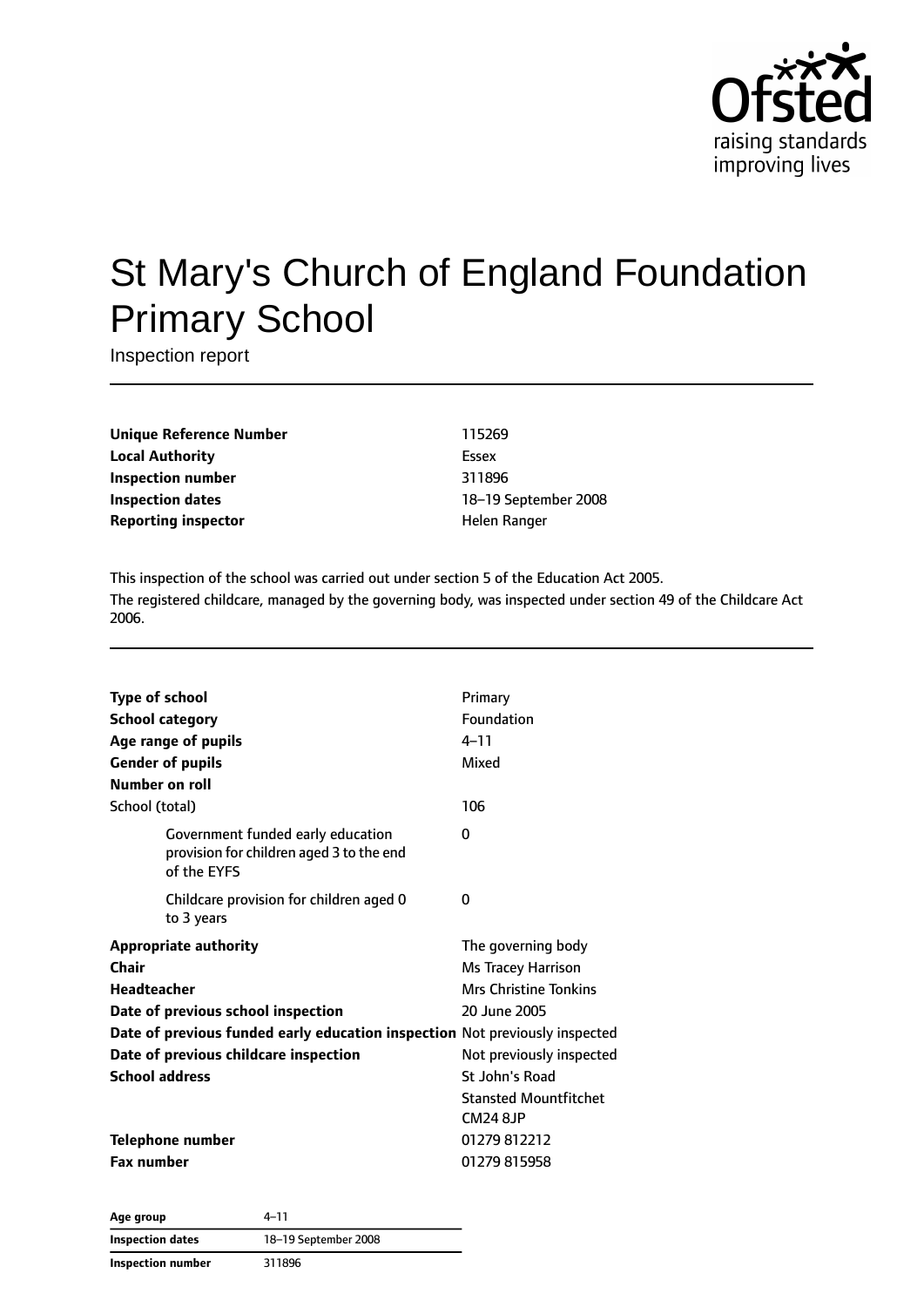© Crown copyright 2008

.

#### Website: www.ofsted.gov.uk

This document may be reproduced in whole or in part for non-commercial educational purposes, provided that the information quoted is reproduced without adaptation and the source and date of publication are stated.

Further copies of this report are obtainable from the school. Under the Education Act 2005, the school must provide a copy of this report free of charge to certain categories of people. A charge not exceeding the full cost of reproduction may be made for any other copies supplied.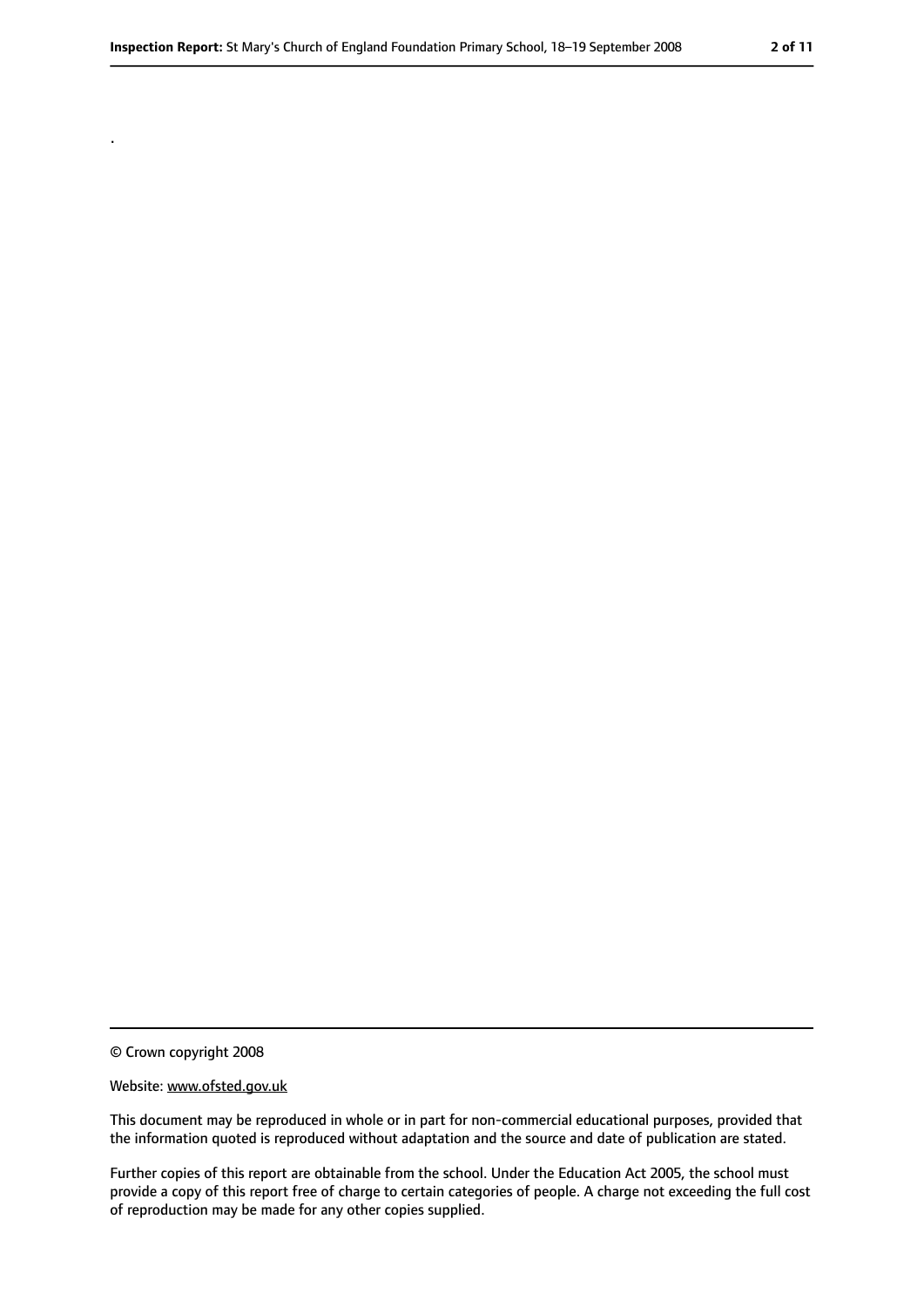# **Introduction**

The inspection was carried out by an Additional Inspector.

### **Description of the school**

This smaller than average-sized school caters mainly for pupils who live in the immediate area. Most pupils are from White British backgrounds and are from a wide range of home circumstances. About 10% of pupils come from a range of minority ethnic groups and a few are at an early stage of learning to speak English. The proportion of pupils with additional learning needs in literacy and numeracy is broadly average. There is a Reception class for children in the Early Years Foundation Stage (EYFS). A separately managed setting for younger children, Rainbow Pre-school, operates from a room in the main school building. When children start Reception, their attainment varies widely but, overall, is in line with the levels expected nationally for four-year-olds.

The school belongs to a local federation of primary and secondary schools set up to extend links and opportunities for both pupils and staff. It is also part of a national pilot, 'Making Good Progress', which aims to ensure that every pupil achieves as well as possible. There is considerable new building in the village and the school is in consultation with the local authority about its future size and site.

#### **Key for inspection grades**

| Grade 1 | Outstanding  |
|---------|--------------|
| Grade 2 | Good         |
| Grade 3 | Satisfactory |
| Grade 4 | Inadequate   |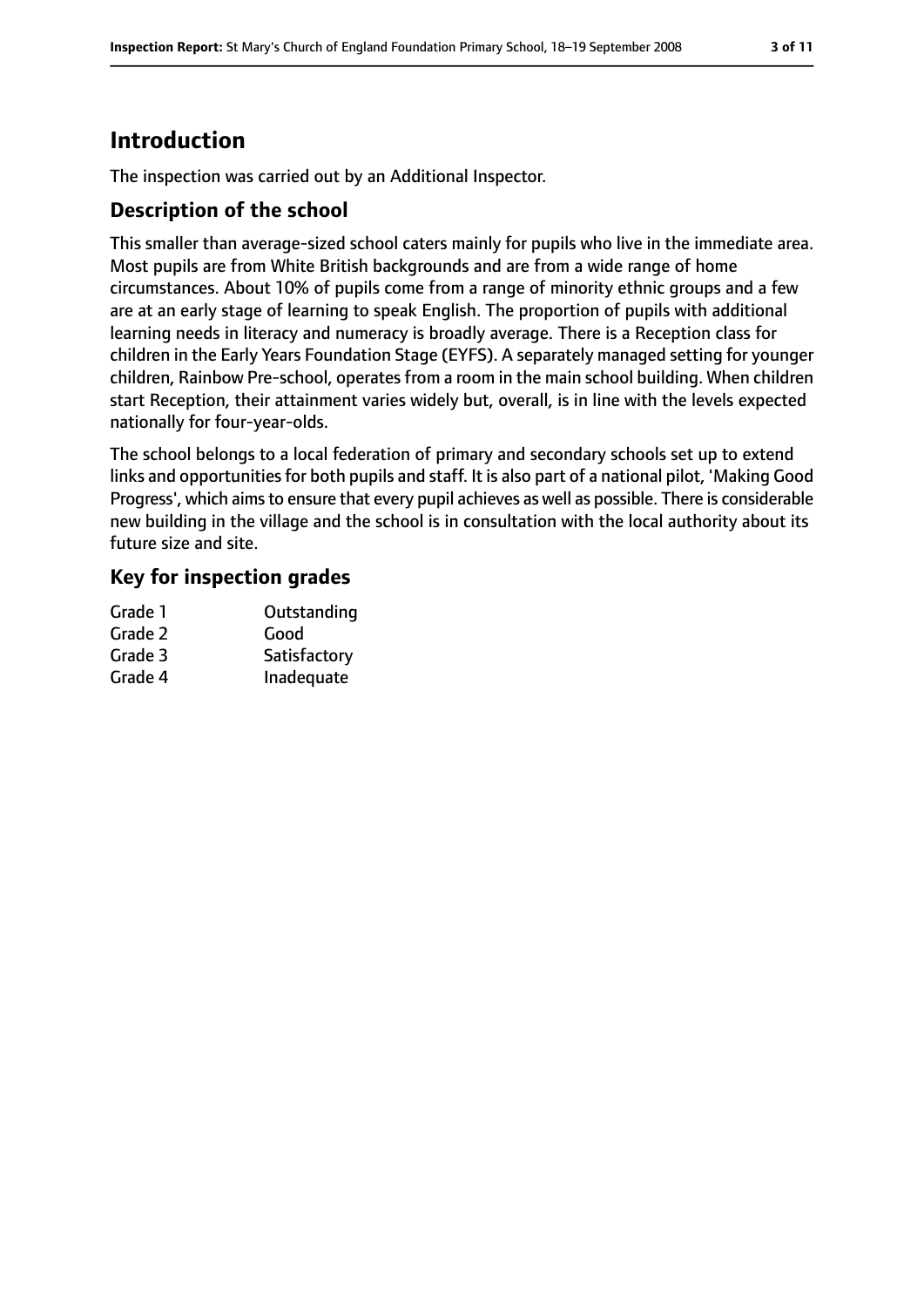# **Overall effectiveness of the school**

#### **Grade: 2**

St Mary's has maintained the pace of improvement identified at the time of its last inspection and is a good school. Parents' views are very positive. Their comments in the inspection questionnaire show that the school lives up to its motto of, 'Caring, sharing, preparing for life'. Parents and pupils alike say that the school is welcoming and inclusive. Pupils achieve well both academically and personally. Standards are above average. Behaviour and attendance are good and pupils thoroughly enjoy school. They are effectively taught about how to lead safe and healthy lives. They rightly feel that their opinions are valued by the adults.

Pupils learn effectively because teaching is good and lessons planned to take account of individual needs. One of the main reasons for the school's continuing improvement has been the implementation over recent years of a good range of assessment and tracking systems. These ensure that the progress of each pupil is checked and, where appropriate, extra support or challenge is given. The systems have developed in tandem with changes to make the curriculum more creative, interesting and relevant to pupils. Partnerships such as those within the local federation of schools and with sports providers support these moves well. Current provision engages pupils and has a good impact on achievement. Staff have not yet fully realised their plans to increase the levels of practical and problem solving activities across the curriculum and some lessons are still too dominated by adults. Pupils do not always have enough opportunities to make an active contribution to discussions or to take responsibility and demonstrate their capacity for independent work.

The school offers a high level of pastoral care. Strong links with families, the church and community agencies underpin this. The quality of academic guidance and support for pupils has improved as the assessment systems have provided increasingly good quality information on progress. There are very good examples of marking and target setting and pupils are starting to be more involved in reflecting on their own learning and how they can improve. The staff know that there is more to be done here if the good practice is to be established consistently throughout the school, and there are plans for further development.

Good leadership and management are at the heart of the school's success. The staff work well together under the clear-sighted leadership of the headteacher. Governors are well informed and active in their support. The challenges caused by an ageing building and uncertainties over the school's future pupil numbers are being managed well. The school evaluates its practice efficiently. Staff responsibilities are delegated effectively and leaders of subjects and age groups have developed a clear understanding of how to check the school's effectiveness and plan further improvements. The school is well placed to continue to improve.

#### **Effectiveness of the Early Years Foundation Stage**

#### **Grade: 2**

The Reception class gives children a good start. Almost all new entrants have attended the pre-school group on the site and there is a very good induction process and close liaison between the staff of both settings. Parents testify to how quickly their children settle to school routines. The Reception staff work well as a team and promote children's welfare effectively. Each child's interests and needs are assessed from the start and detailed records of progress in all areas of learning are used in planning activities. School records of recent years show that children make good progress so that, by the end of Reception, they have moved into Key Stage 1 with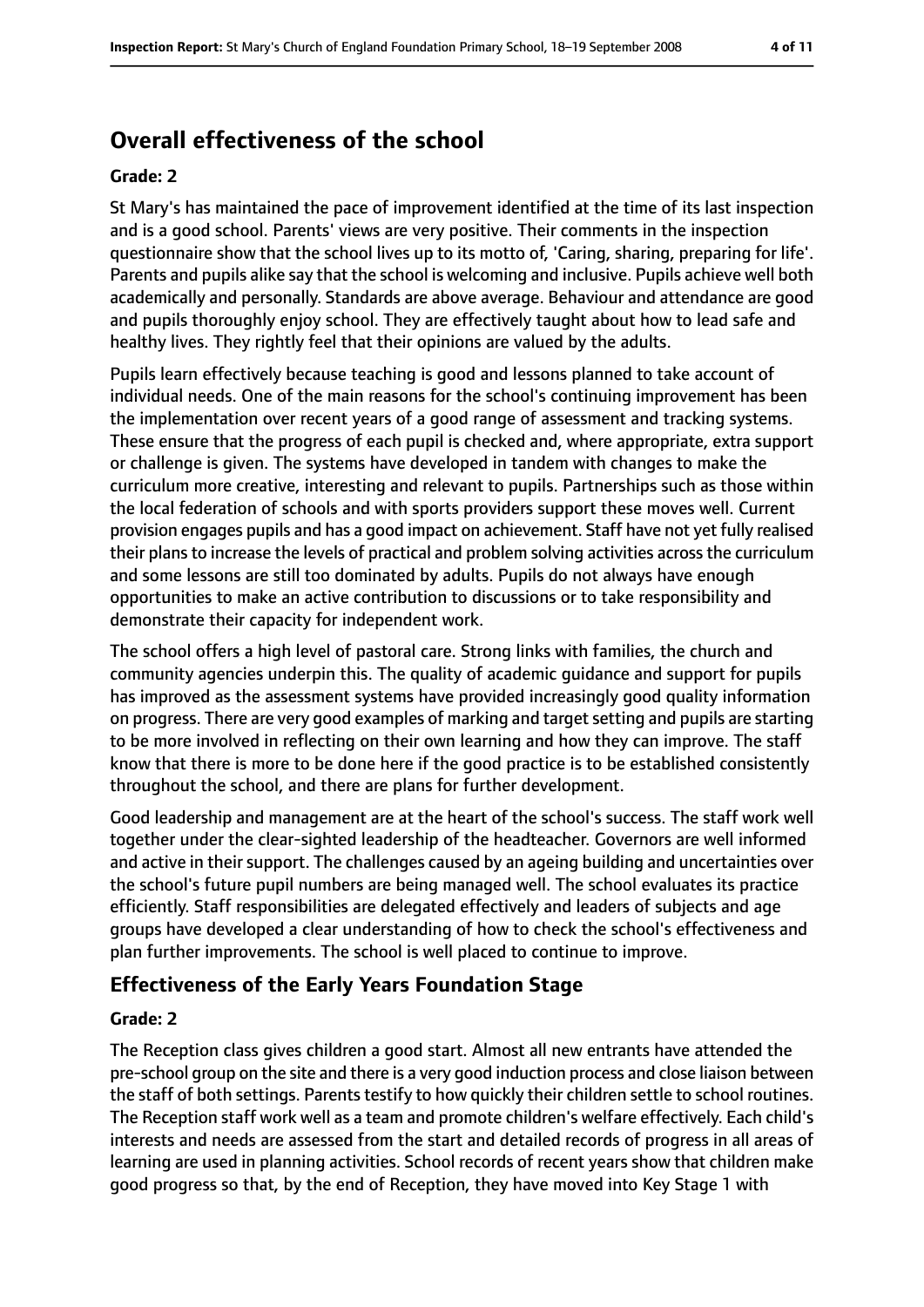attainment that exceeds the levels expected nationally. Already at this early stage this year, most children are confident, keen learners who enjoy school. Any who need some extra support with starting school receive it. A cookery session during the inspection demonstrated how learning about utensils and ingredients could be great fun while reinforcing the need to work safely in the kitchen.

There are close links between Reception and Key Stage 1 with staff working together to provide a good, child-centred approach that is tailored to individual needs, irrespective of age. The curriculum has been kept under regular review since the last inspection. In particular, the large outdoor area has been developed well, although slopes and drainage problems present staff with constant challenges. As in the rest of the school, the drive to encourage more independence in children's learning and to exploit all opportunities to develop spoken language is 'work in progress'.

### **What the school should do to improve further**

- Increase pupils' active involvement in learning, including encouraging their oral contribution to lessons and providing more opportunities for them to demonstrate independence.
- Enable pupils to reflect more regularly on their achievements and to take more responsibility for improving their own learning.

# **Achievement and standards**

#### **Grade: 2**

Records show that pupils make good progress through the school. The successful arrangements for tracking and promoting this are ensuring that individuals' achievements build systematically year by year. Each age group is quite small and the school's overall academic performance fluctuates considerably as a result. In most recent years, pupils in Year 2 have reached above average standards in reading, writing and mathematics. In the 2008 assessments, standards were exceptionally high in this age group. In the years since the last inspection for which national figures are available, pupils in Year 6 have steadily made better progress in Key Stage 2. In 2007 for example, their progress was good and attainment above the national average. The current Year 6 group is on track to reach above average standards by the end of the year.

# **Personal development and well-being**

#### **Grade: 2**

Pupils' spiritual, moral, social and cultural development is good. Well developed social skills combine with good academic achievements to equip pupils for the future. They mostly behave very safely and responsibly and incidents of reported bullying or racism are rare. Parents report how well the older pupils look after the young ones. However, one reason why behaviour is not outstanding is that a minority of pupils do not listen well enough at times when others are speaking and this detracts from some class discussions and gatherings such as assemblies. While sometimes there are not enough opportunities for pupils to work independently in lessons, the school provides other activities that promote self-confidence very well. Pupils learn about citizenship through, for example, the school council and the chance to meet a Member of Parliament. A group visited London to make a presentation to architects and civil servants about how they would like a new school to be designed. Pupils' appreciation of safe and healthy lifestyles is good, and enhanced by nutritious school meals and the wide range of physical activities that has resulted in an Activemark national award. A high proportion walk to school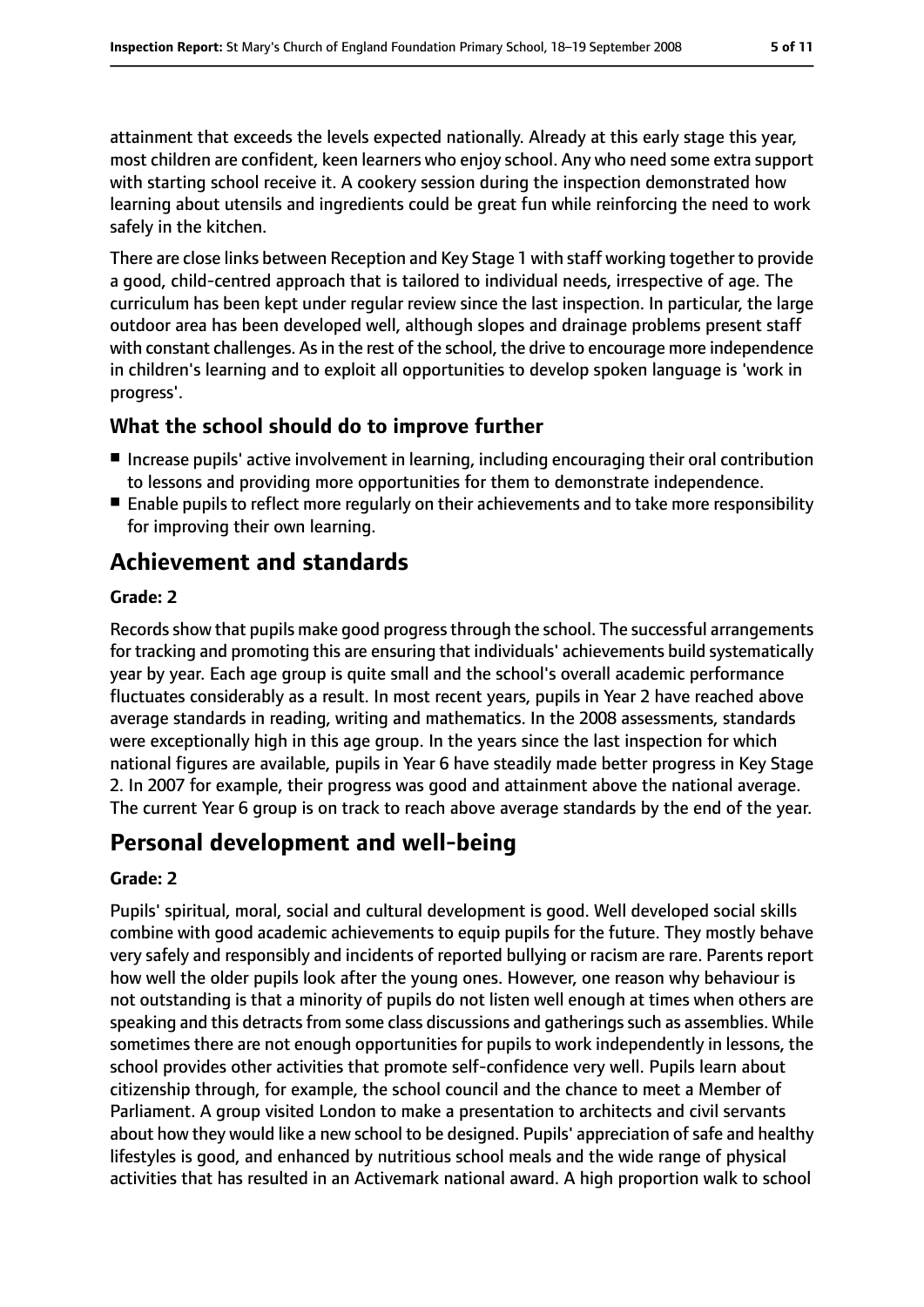rather than travelling by car. Pupils' appreciation of cultural diversity is exemplified by their links with a school in Tower Hamlets and a whole-school project about Africa.

# **Quality of provision**

# **Teaching and learning**

#### **Grade: 2**

Teachers and teaching assistants ensure that pupils learn well. Lessons are orderly and relationships good. Activities are planned well to cater for the full ability range, including an appropriate range of activities to challenge able learners. Teachers and their assistants work well together. They set clear objectives for lessons and check regularly that pupils understand their work. Effective support is given to those who will benefit from some extra help. There is an appropriate focus on the basic tools needed for learning, including literacy, numeracy and computer skills. Teachers generally have high expectations of pupils' output, though not all of them insist that pupils present their final drafts of work tidily enough. There are plenty of examples of good marking and feedback to pupils in exercise books, but practice is not consistent enough to ensure that pupils can continuously reflect on how their learning is progressing.

### **Curriculum and other activities**

#### **Grade: 2**

The curriculum covers all required subjects and is organised well to cater for the mixed-age classes. It addresses the needs of pupils who need stretching, those with particular gifts or talents and those who will benefit from extra help. It includes a good programme of personal, social and health education. A current initiative is integrating social and emotional aspects of learning into the entire curriculum. This is helping to make the curriculum more responsive to the needs and interests of learners and ensuring that pupils understand links between the various subjects and aspects of their work. There is a good range of clubs and visits and pupils spoke excitedly of their recent residential stay in Norfolk. Such provision adds greatly to pupils' obvious enjoyment of school.

#### **Care, guidance and support**

#### **Grade: 2**

Pupils and parents hold very positive views about the quality of pastoral care. Staff forge close links with families and pupils say they can trust adults to help with any problems. A pastoral teaching assistant is a key figure in organising 'team talks' as an open forum for discussion on wide-ranging matters. Events such as 'Friendship Week' enhance provision. The school is vigilant in its arrangements for child protection and safeguarding pupils. A well organised breakfast club is available. This gives pupils who attend a pleasant start to the morning and offers parents, such as shiftworkers at the nearby airport, a valued facility. Pupils who need extra help in lessons are supported well and the special needs co-ordinator managesthis provision effectively. Good links with local agencies provide additional support for those who need it, including pupils with statements and those learning to speak English for the first time. Pupils receive academic support and guidance, for example, on their targets. The school has rightly identified this as an area for further improvement, so that pupils are helped to understand even more precisely how well they are doing and how to improve.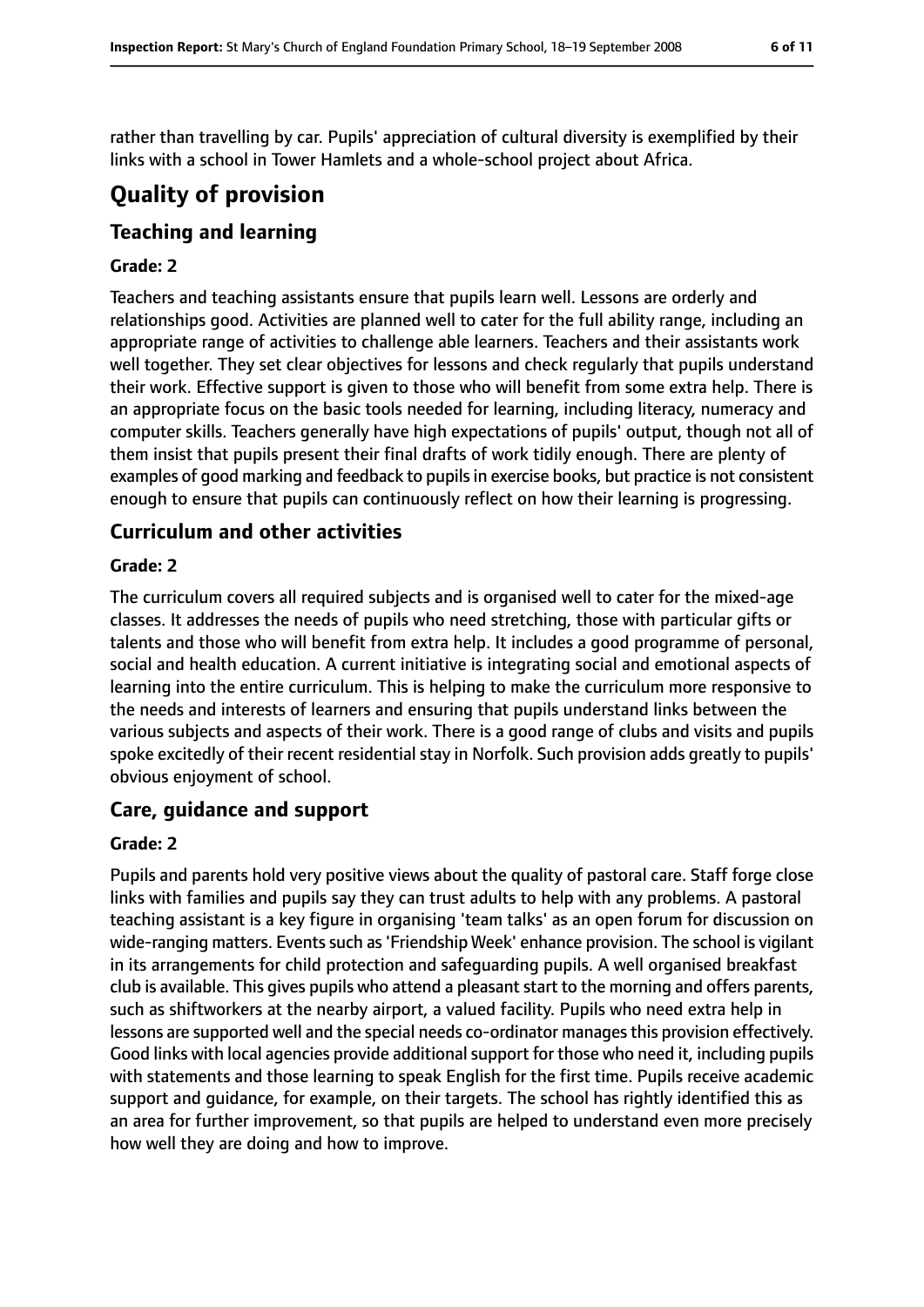# **Leadership and management**

#### **Grade: 2**

The current headteacher has enabled the school to build well on previous achievements. Parents who contributed their views to the inspection often singled out the head's particular contribution to the school's continuing development and its good partnership with families. Staff changes have been managed well. The governing body takes its responsibilities seriously. Governors have been instrumental in working with the local authority to maintain stability of the pupils for the longer-term future of the school. A good development plan reflects relevant priorities for action, although these do not always identify clearly enough the desired impact on pupils of planned initiatives. Staff and governors ensure that the school effectively contributes to, and draws from, the village community and the wider area, particularly through its church and federation links.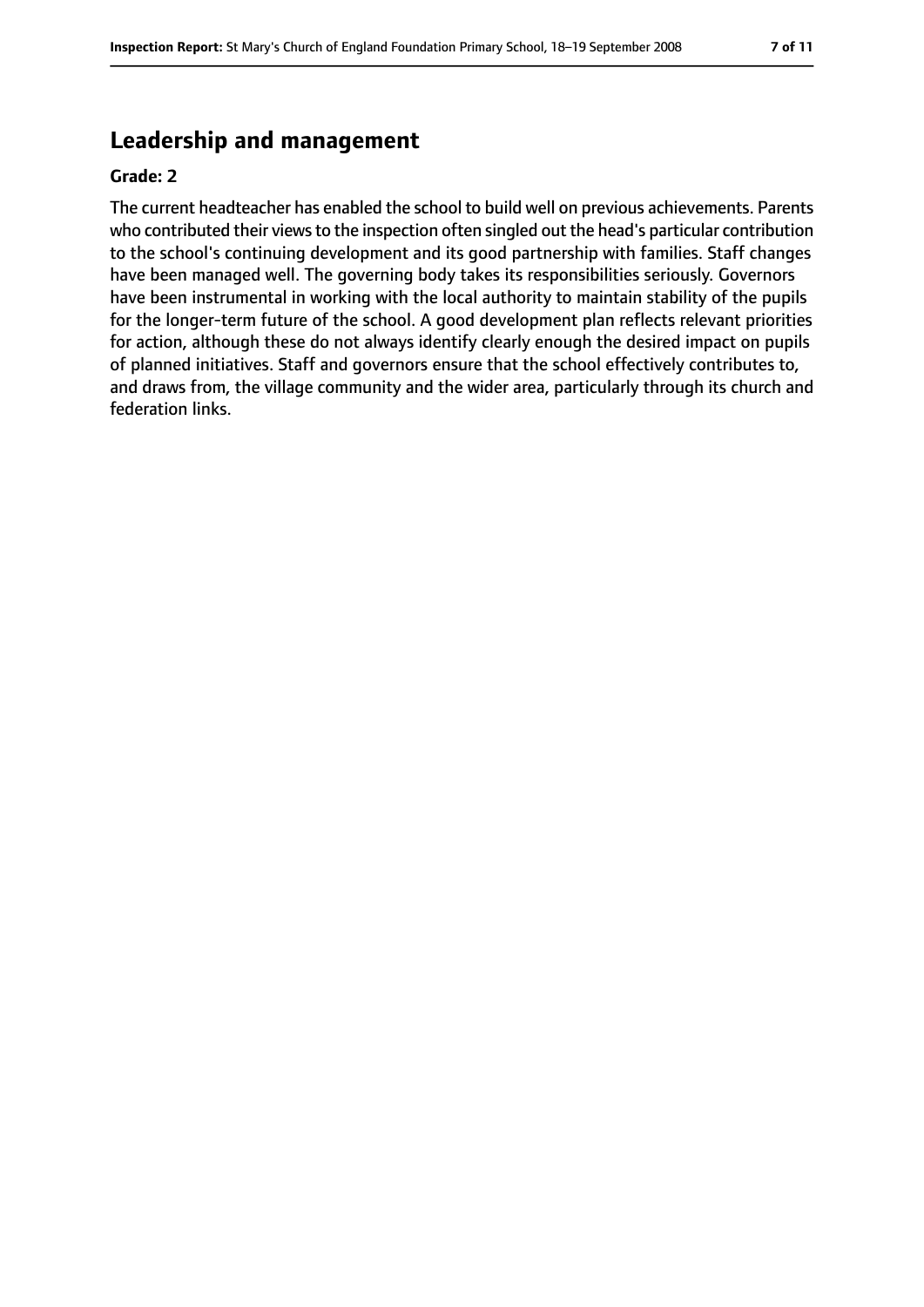**Any complaints about the inspection or the report should be made following the procedures set out in the guidance 'Complaints about school inspection', which is available from Ofsted's website: www.ofsted.gov.uk.**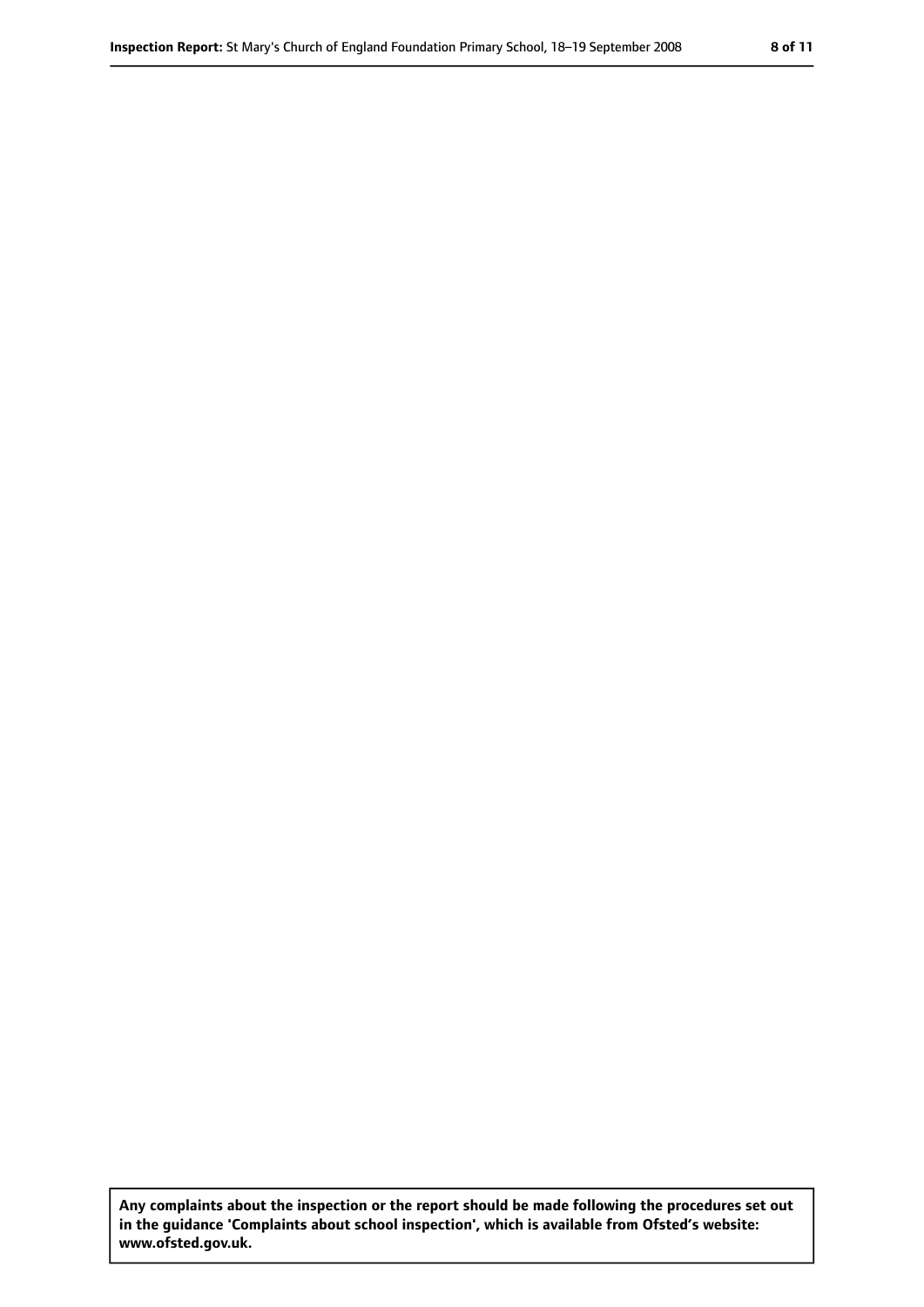# **Inspection judgements**

| ˈ Key to judgements: grade 1 is outstanding, grade 2 good, grade 3 satisfactory, and | School         |
|--------------------------------------------------------------------------------------|----------------|
| grade 4 inadequate                                                                   | <b>Overall</b> |

### **Overall effectiveness**

| How effective, efficient and inclusive is the provision of<br>education, integrated care and any extended services in meeting the<br>needs of learners? |     |
|---------------------------------------------------------------------------------------------------------------------------------------------------------|-----|
| Effective steps have been taken to promote improvement since the last<br>inspection                                                                     | Yes |
| How well does the school work in partnership with others to promote learners'<br>well being?                                                            |     |
| The capacity to make any necessary improvements                                                                                                         |     |

# **Effectiveness of the Early Years Foundation Stage**

| How effective is the provision in meeting the needs of children in the<br><b>EYFS?</b>       |  |
|----------------------------------------------------------------------------------------------|--|
| How well do children in the EYFS achieve?                                                    |  |
| How good are the overall personal development and well-being of the children<br>in the EYFS? |  |
| How effectively are children in the EYFS helped to learn and develop?                        |  |
| How effectively is the welfare of children in the EYFS promoted?                             |  |
| How effectively is provision in the EYFS led and managed?                                    |  |

### **Achievement and standards**

| How well do learners achieve?                                                                               |  |
|-------------------------------------------------------------------------------------------------------------|--|
| The standards <sup>1</sup> reached by learners                                                              |  |
| How well learners make progress, taking account of any significant variations<br>between groups of learners |  |
| How well learners with learning difficulties and/or disabilities make progress                              |  |

# **Annex A**

<sup>&</sup>lt;sup>1</sup>Grade 1 - Exceptionally and consistently high; Grade 2 - Generally above average with none significantly below average; Grade 3 - Broadly average to below average; Grade 4 - Exceptionally low.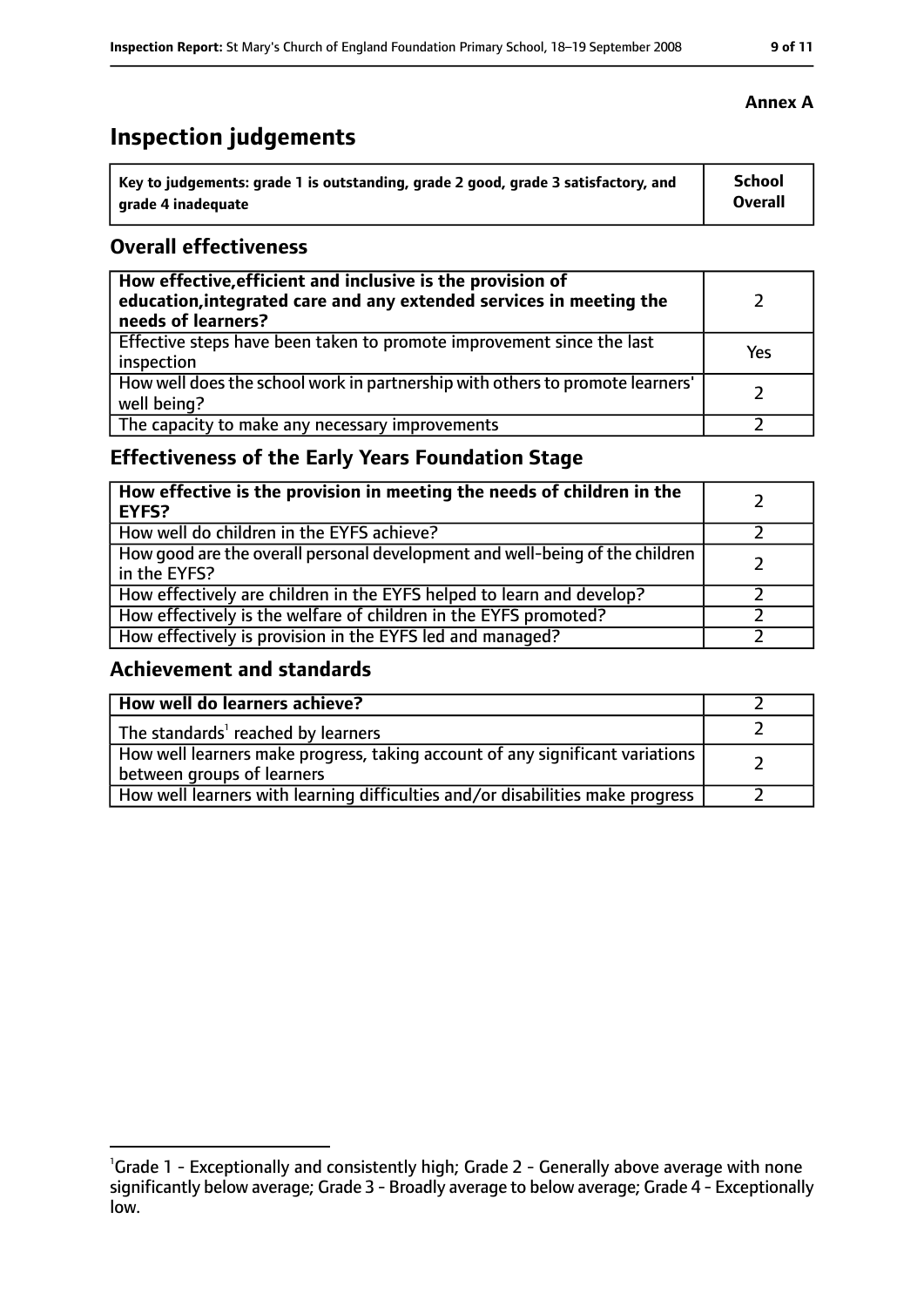# **Personal development and well-being**

| How good are the overall personal development and well-being of the<br>learners?                                 |  |
|------------------------------------------------------------------------------------------------------------------|--|
| The extent of learners' spiritual, moral, social and cultural development                                        |  |
| The extent to which learners adopt healthy lifestyles                                                            |  |
| The extent to which learners adopt safe practices                                                                |  |
| The extent to which learners enjoy their education                                                               |  |
| The attendance of learners                                                                                       |  |
| The behaviour of learners                                                                                        |  |
| The extent to which learners make a positive contribution to the community                                       |  |
| How well learners develop workplace and other skills that will contribute to<br>their future economic well-being |  |

# **The quality of provision**

| How effective are teaching and learning in meeting the full range of<br>learners' needs?              |  |
|-------------------------------------------------------------------------------------------------------|--|
| How well do the curriculum and other activities meet the range of needs and<br>interests of learners? |  |
| How well are learners cared for, quided and supported?                                                |  |

# **Leadership and management**

| How effective are leadership and management in raising achievement<br>and supporting all learners?                                              |           |
|-------------------------------------------------------------------------------------------------------------------------------------------------|-----------|
| How effectively leaders and managers at all levels set clear direction leading<br>to improvement and promote high quality of care and education |           |
| How effectively leaders and managers use challenging targets to raise standards                                                                 |           |
| The effectiveness of the school's self-evaluation                                                                                               |           |
| How well equality of opportunity is promoted and discrimination eliminated                                                                      |           |
| How well does the school contribute to community cohesion?                                                                                      |           |
| How effectively and efficiently resources, including staff, are deployed to<br>achieve value for money                                          |           |
| The extent to which governors and other supervisory boards discharge their<br>responsibilities                                                  |           |
| Do procedures for safequarding learners meet current government<br>requirements?                                                                | Yes       |
| Does this school require special measures?                                                                                                      | No        |
| Does this school require a notice to improve?                                                                                                   | <b>No</b> |